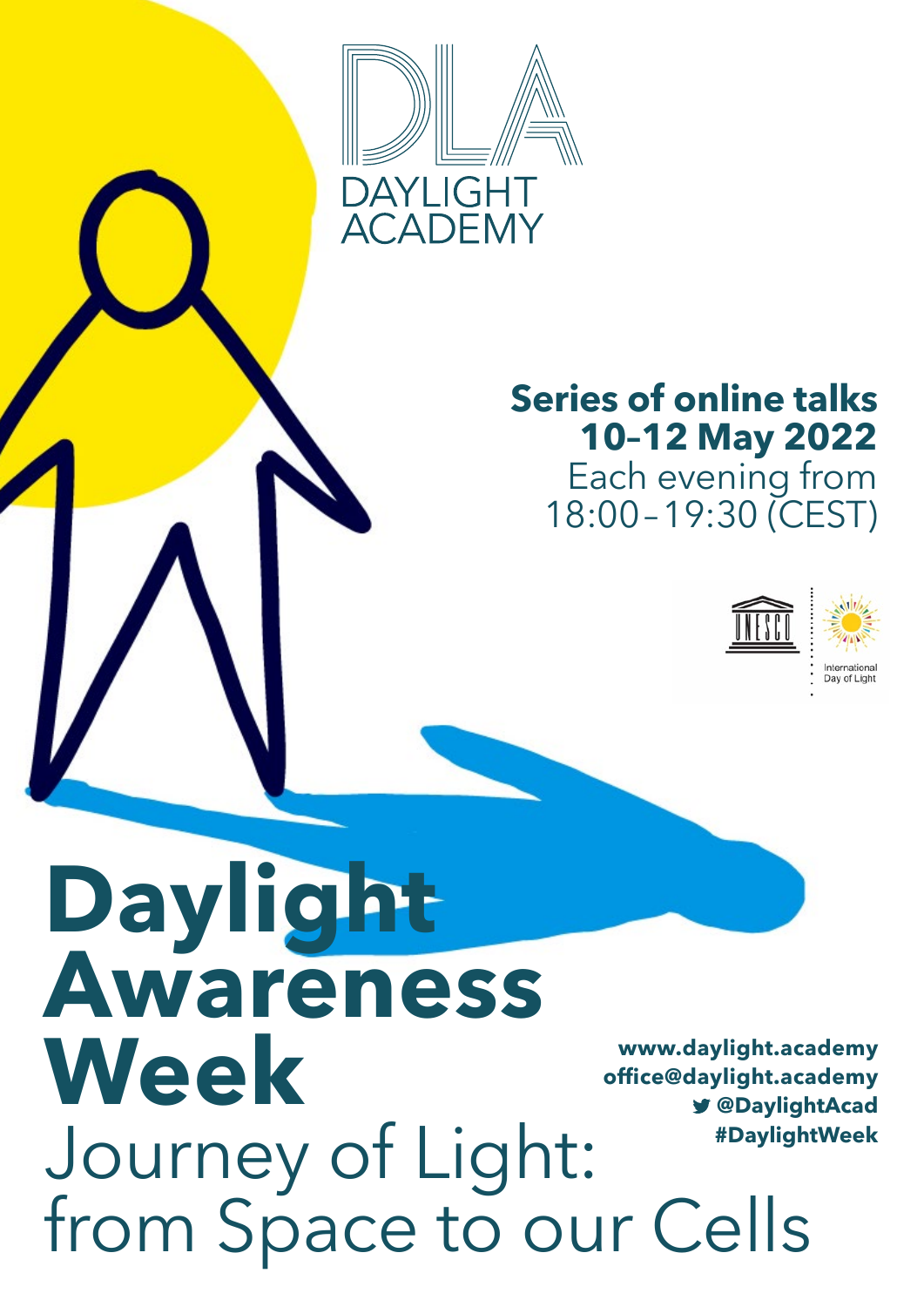

**Day 1 Tuesday, 10 May 2022** 18:00–19:30 (CEST) **The Sun, Star of the Stars**

This year, the Daylight Awareness Week takes us on a long journey to explore how light travels from the sun into our cells. It all starts in the core of our nearest star, the sun. The light and energy that make life on Earth possible originate from a nuclear fusion process there and illuminate our planet after passing through the atmosphere of the sun and ours. While an heliophysicist will guide us through the different layers of the sun and its intricacies, an expert in atmospheric and climate science will shed light on the phenomena of global dimming and brightening, taking place in our atmosphere, and causing decadal variations in the amount of sunlight reaching the Earth's surface. Star of the stars, the sun has fascinated and been the object of worship since the dawn of time. To conclude the first stage of our journey, we will take a leap into the past with a specialist of archaeoastronomy, who will talk about the role of the sky, and in particular the sun, in ancient cultures and their architecture.

#### *Talks followed by a Q&A session*

#### **With**

**• Dr C. Alex Young**

Solar Astrophysics NASA Heliophysics Science Division, USA

#### **• Prof. Martin Wild**

Atmospheric and Climate Science, ETH Zürich, Switzerland

#### **• Prof. Giulio Magli**

Archaeoastronomy Faculty of Civil Architecture, Politecnico di Milano, Italy

#### Moderated by

**• Prof. Markus Kalberer** Department of Environmental Sciences, University of Basel, Switzerland

## **[Register here](https://us02web.zoom.us/webinar/register/4516480444201/WN_6ECVUXJOQo6BXH7RZNBY0w)**

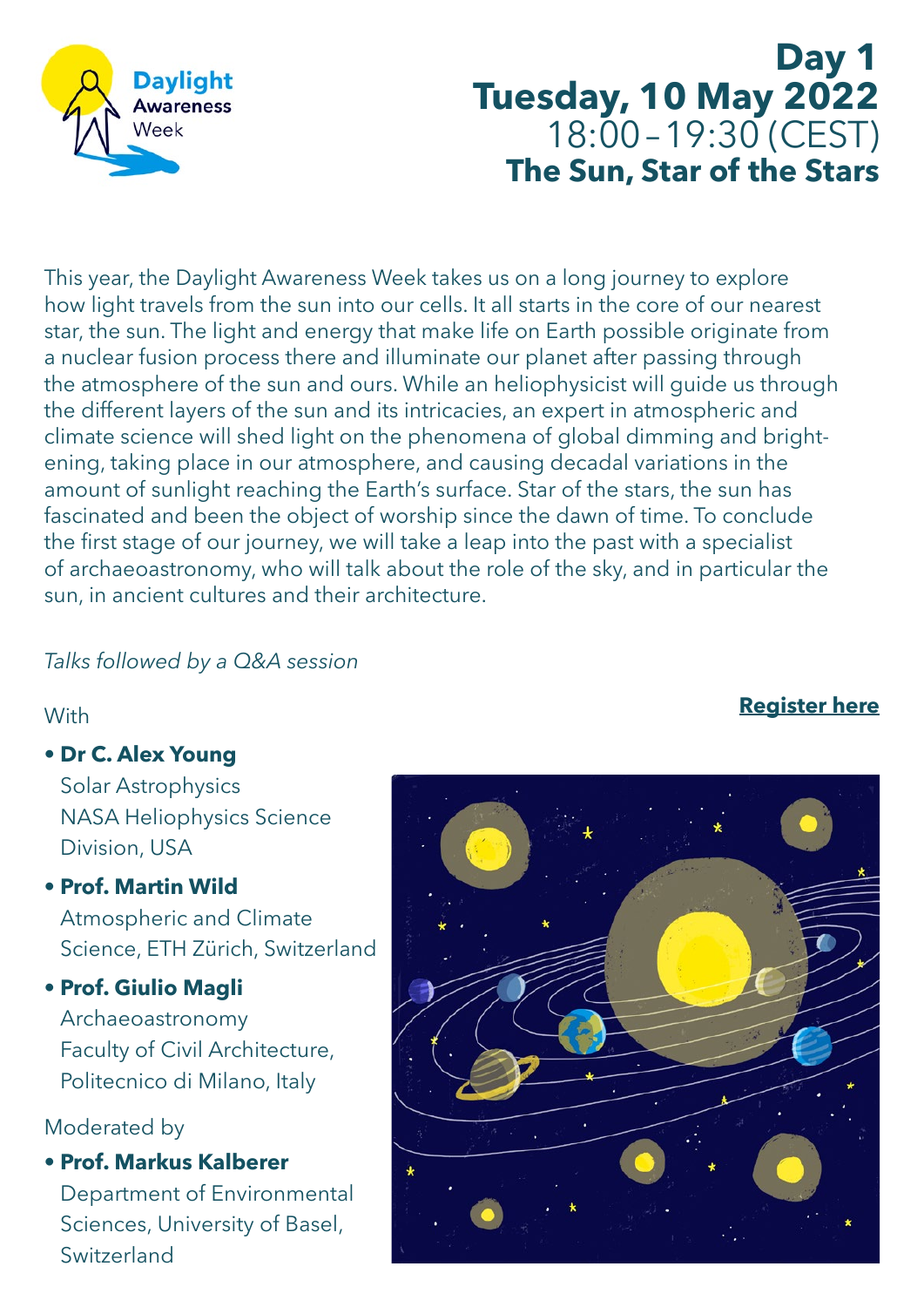

# **Day 2 Wednesday, 11 May 2022** 18:00–19:30 (CEST) **Sunlight on Earth**

After its journey through space, sunlight arrives on Earth. In addition to illuminating and warming us, daylight plays a multitude of essential roles in our direct environment. Firstly, it is a powerful source of renewable energy whose potential is not yet fully exploited. While technology is constantly evolving to make the most of the sun's energy, plants are experts in this and make optimal use of this energy to produce food. The second contribution in this session will be dedicated to the role of daylight in forest ecology. Finally, our stopover on Earth will also be an opportunity to reflect on the use of natural light in buildings. This can affect our physiological and psychological health and has comfort, behavioural, economic, and environmental consequences.

# *Talks followed by group discussions and networking*

#### With

- **Prof. Richard Perez** Renewable and Solar Energy University of Albany, USA
- **Prof. Harald Bugmann** Forest Ecology ETH Zürich, Switzerland
- **Prof. Marilyne Andersen** Sustainable Architecture, Daylighting Strategies EPFL, Lausanne, Switzerland

#### Moderated by

**• Prof. Jean-Louis Scartezzini**  Solar Energy and Building Physics Laboratory, EPFL Lausanne, Switzerland

# **[Register here](https://daylight.academy/registration/)**